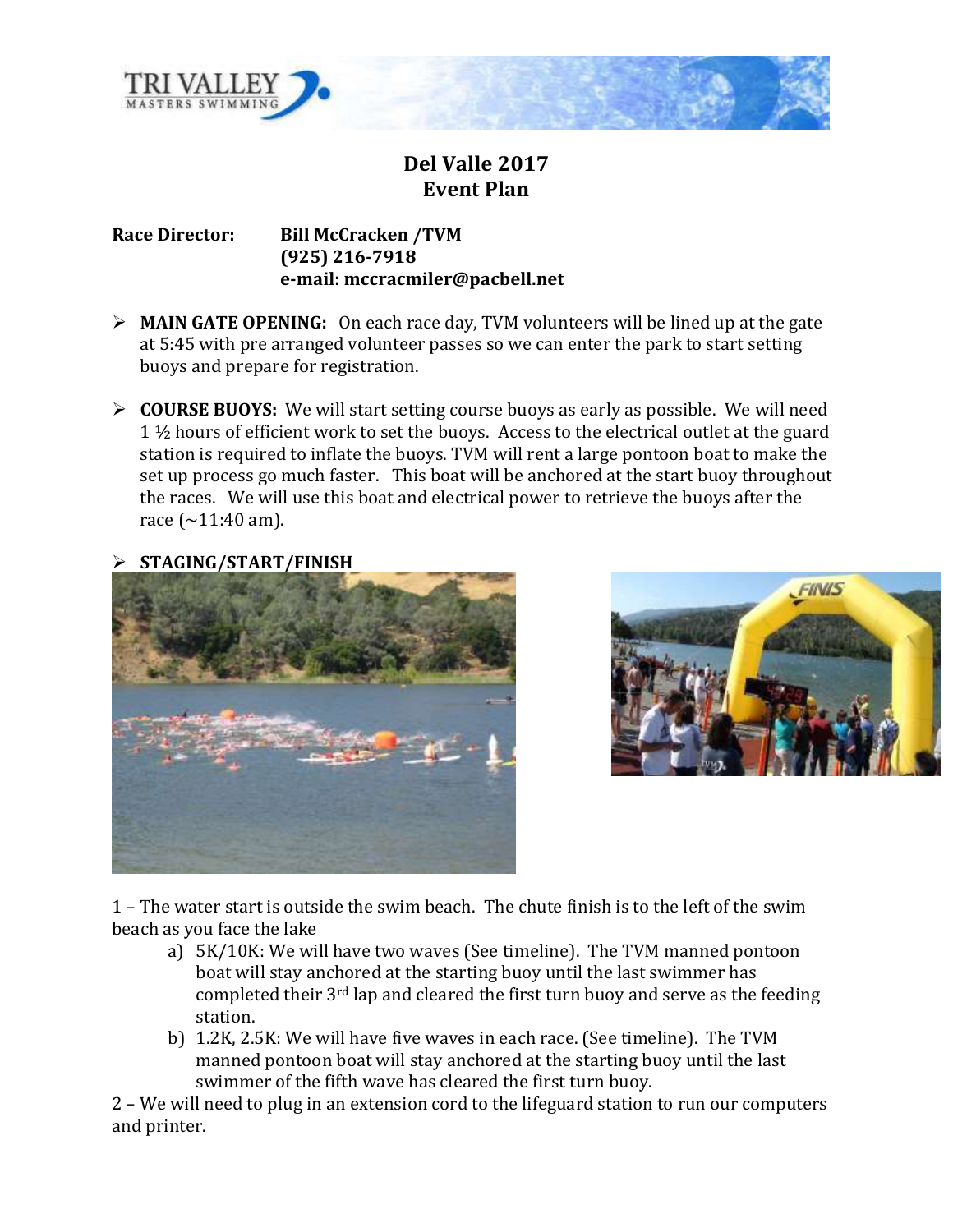

3 – We will use the lifeguard stand for announcements and for starting the races. 4 – We will finish on the left side of the swim area and not move the swim beach 5 – Registration and staging will be contained in the Beach View area for the 5K/10K. Registration and staging will take place near the lifeguard station for the 1.2K and 2.5K and be cleared and the remainder of the activities will be in the Beach View area. 6 – We will make regular announcements to the swimmers to warm up inside the swim beach.

- **MAPS/RACE DESCRIPTION:** See attached event sheet which includes a course map, times, etc.
- **COURSE MONITORS / AID STATIONS:** TVM will have one individual in charge of handling, emergencies and accounting for swimmers. TVM will contract with Norcal ambulance to be on site. Races will be fully staffed by East Bay Parks certified lifeguards located on beach in addition to lifeguards on paddleboards in water. An emergency evacuation boat will be available on site and entire swim area will be "blocked off" near boat launch so that other watercraft may be restricted from swim area. Persons in trouble may be transported away from race area and directly towards the start/finish area and/or to emergency evacuation boat, whichever is closer. Standby ambulatory services will be provided by Norcal and may provide emergency services on-site and/or transport individuals to Valley Memorial Hospital located at 1133 East Stanley Blvd. In Livermore, CA (11.21.2Ks from site). Phone number: (925) 447-7000. A distressed swimmer station will be located at the end of the finish chute to assist with various health issues such as hypothermia, post-race cramps etc.
- **CANCELLATION/EVACUATION:** The race director will halt activities and follow evacuation procedures as directed by the East Bay Regional Parks representative if severe weather conditions including thunder lightning or other unpredictable dangerous situations occur.

The East Bay Parks Aquatics staff monitors the weather and is responsible for insuring no one enters the water when conditions are not safe. In the case of severe weather, the race will be halted or cancelled until conditions are safe. Weather systems in the Lake Del Valle area are typically slow to develop. The East Bay Aquatic Staff monitors conditions. If lightning were to occur the event would be delayed until it was safe to enter the water as determined by the East Bay Aquatic Staff. Generally in order for an event to take place there cannot be thunder of lightning in previous 20 minutes. The second severe condition would be white caps, swells or chop. The East Bay Aquatic Staff would stop or delay the event if swells/white caps or chop of 2ft were to arise.

- **EXECUE: EQUIPMENT / PERSONNEL / PROCEDURES :** East Bay Regional Park District lifeguard service's rescue equipment and personnel at the event site and medical evacuation plan for the Tri-Valley Masters 5K/10K, 1.2K and 2.5km Open Water Swims at Del Valle Regional Park.
	- **Rescue Personnel:**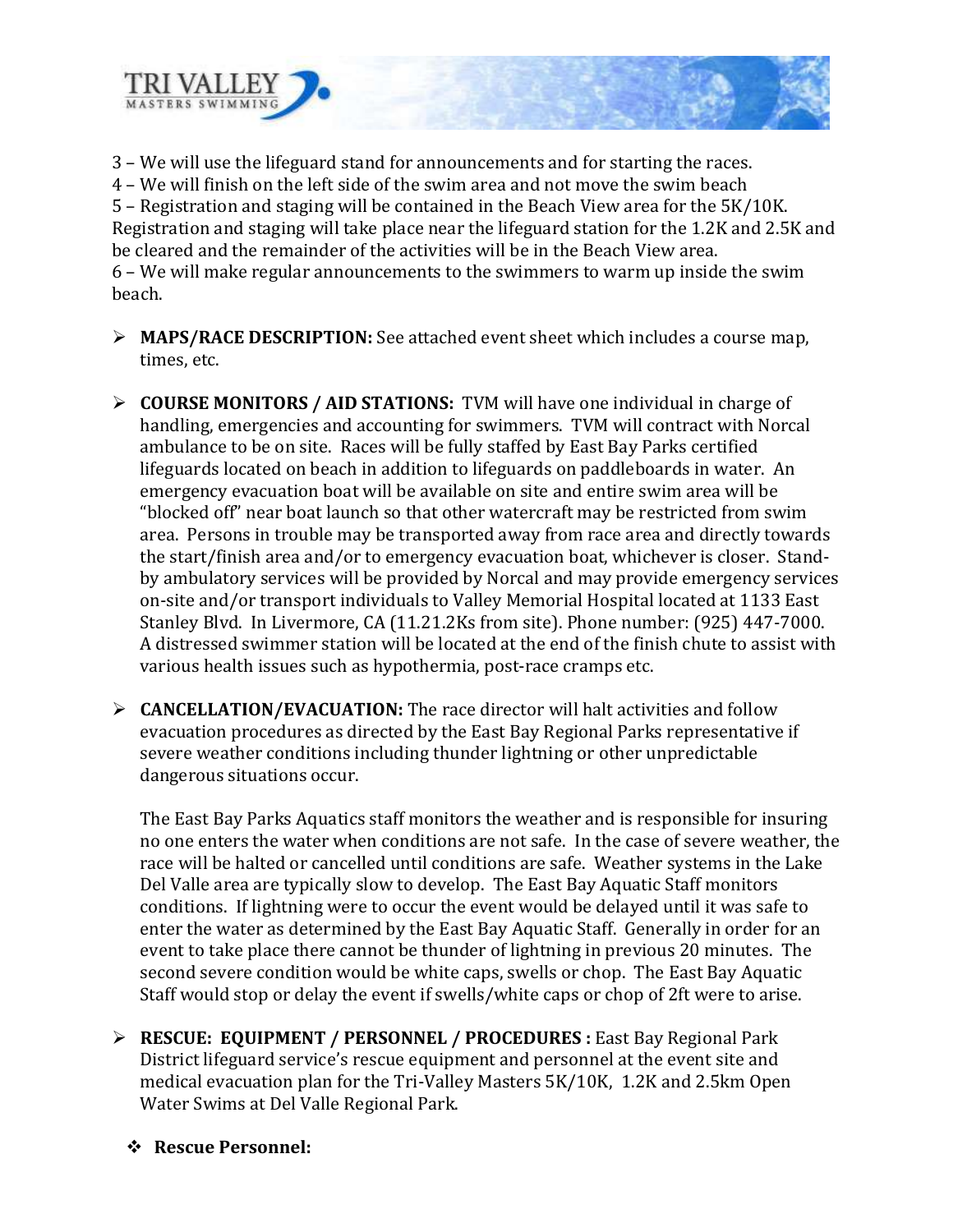

- 5K/10: A minimum of 15 lifeguards with training required by the State of California and meeting the United States Lifesaving Associations recommended guidelines for open water lifeguards
- 1.2K / 2.5K: A minimum of 18 lifeguards with training required by the State of California and meeting the United States Lifesaving Associations recommended guidelines for open water lifeguards
- Lifeguards start with the first wave and evenly disperse with the swimmers as they follow the course. Guards remain with the slowest swimmers to insure all participants are monitored. Guards move back and forth along the course to maintain visual contact of all swimmers. There are two safety craft on the course stationed to quickly and safely reach any participant that is in distress. In addition, three to four volunteer kayaks are on the course to provide additional visual support to the guard staff.
- Lifeguards are deployed during the event so that they are in optimal positions to recognize and respond to those in need of care. Lifeguards are stationed on rescue boards, kayaks or motor boats that they use to remain in these positions as swimmers progress throughout the course. Typically, in the event a swimmer on the course needs rescue or medical care, a lifeguard on a rescue board would approach the person and make initial contact. The lifeguard on the board then notifies one of the available boats of the need for assistance while paddling the patient outside of the pack of swimmers. The lifeguard on the board transfers patient care to the lifeguards in the boat. The boat lifeguards continue care and notify the shore liaison of the patient's condition. The shore liaison will act as the incident commander and request additional resources as necessary. This will include the BLS ambulance on site but may also include an ALS ambulance or air ambulance depending on the patient's current or anticipated condition. Uninvolved lifeguards will continue their visual surveillance of the remaining swimmers and the involved lifeguards will be released as soon as possible so that they can continue lifeguarding the event. In the event of any emergency, the shore liaison will act as Incident Commander and follow guidelines of the Incident Command System. Implementing the Incident Command System will help insure effective use of available resources when given changing conditions at the scene.
- 1 Aquatic Supervisor w/ above qualifications, EMT
- 2 EMT ambulance personnel from American Medical Response

### **Rescue Equipment:**

- 1 East Bay Parks motorized boats equipped with 2 lifeguards, rescue tube, first aid kit, resuscitator, PFD=s, blanket, mask, snorkel, fins, portable district radio, voice gun, binoculars, marker buoy.
- Remaining guards will be on course on rescue boards with 1 lifeguard (we may substitute 1-2 kayaks on a one-to-one basis for rescue boards depending on their availability from other facilities)
- Trauma kit and resuscitator that meet Alameda County's Emergency Medical Services Basic Life Support Protocols for First Responders and EMT's
- Radio and telephone equipment necessary to immediately contact 911 services
- 1 equipped and staffed BLS ambulance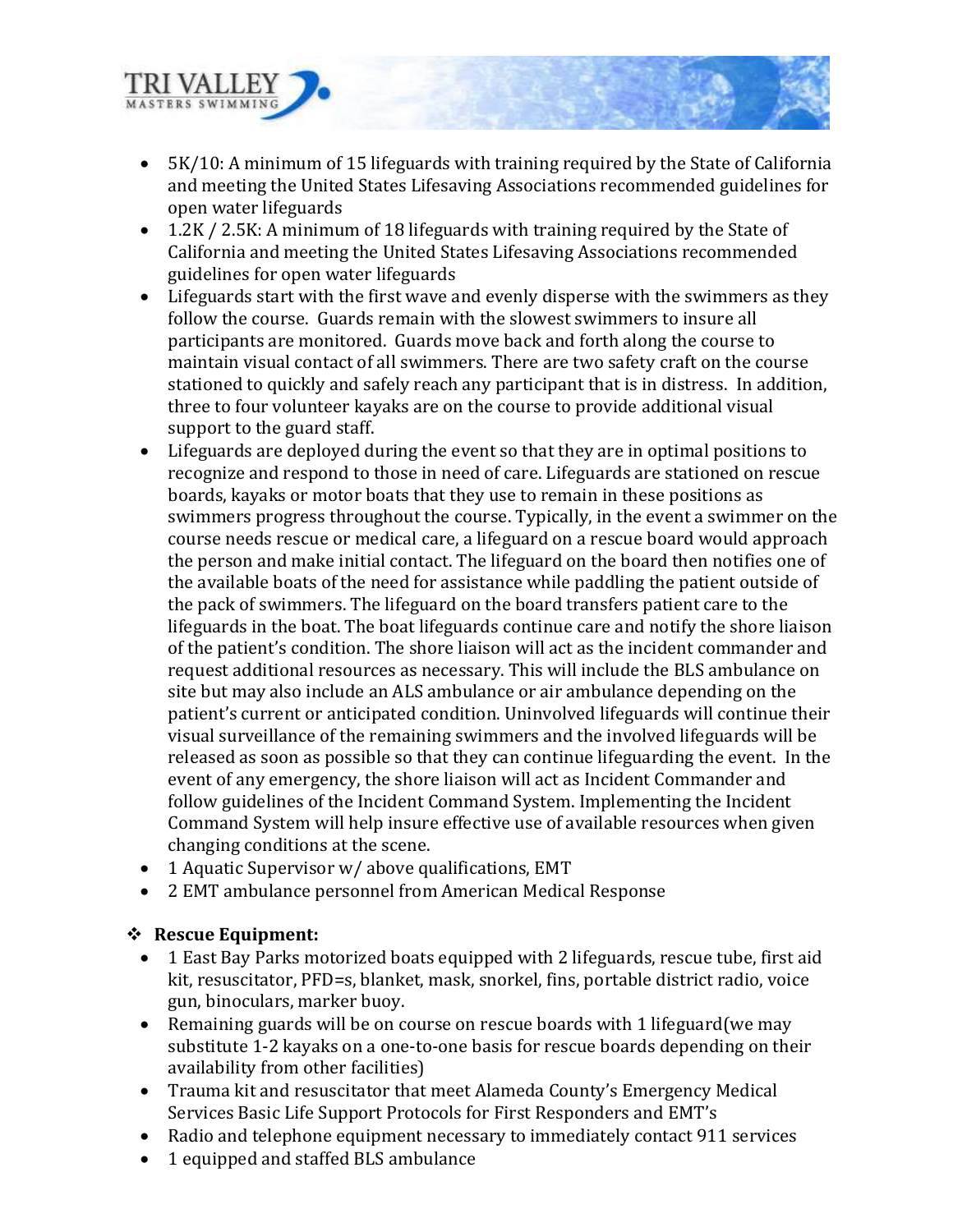

- **Use of Motorized Water Craft:** The only water craft allowed on the course are operated by highly trained East Bay Parks Aquatics staff. A pontoon boat is operated by Tri-Valley Masters to set up the course and is anchored in the middle of the course for the duration of each race.
- **Kayaks/Paddleboard Support:** A team of 10-12 kayaks are deployed on the course to monitor the race, turns, keep swimmers on course, provide back up and additional eyes on swimmers.
- **On-Course Communications:** TVM distributes waterproof two-way radios to the East Bay Parks Aquatics staff lead, start boat, race-director, timing company, kayak fleet manager, and Kayak/Paddleboard support members. This communication enables immediate response to any needs as they arise during the event.
- **Athlete Accountability:** All swimmers are marked with their chip number on their right and left shoulders. Electronic timing chips worn on the ankle are mandatory for all swimmers. For all races (1.2K, 2.5k, 5k, 10k) each swimmer crosses a mat which registers their chip as they enter the water. In addition, we manually count the swimmers as they enter the water. We reconcile this with the number of swimmers exiting though the finish mat or are pulled by the guard staff.

East Bay Parks Aquatics staff will develop and execute an emergency action plan which will be employed to account for any missing athlete. All subsequent waves or heats of the race will be halted until the missing athlete is accounted for.

- **Severe Weather Plan:** The East Bay Parks Aquatics staff monitors the weather and is responsible for insuring no one enters the water when conditions are not safe. In the case of severe weather, the race will be halted or cancelled until conditions are safe. Weather systems in the Lake Del Valle area are typically slow to develop. The East Bay Aquatic Staff Monitors conditions. If lightning were to occur the event would be delayed until it was safe to enter the water as determined by the East Bay Aquatic Staff. Generally in order for an event to take place there cannot be thunder of lightning in previous 20 minutes. The second severe condition would be white caps, swells or chop. The East Bay Aquatic Staff would stop or delay the event if swells/white caps or chop of 2ft were to arise.
- **Medical Evacuation Plan:** All lifeguards and event officials and ambulance personnel will attend a pre-race safety briefing approximately 45 minutes before the event. Along with the medical evacuation procedures, recognition, prevention, rescue and search procedures are reviewed. In general, lifeguards are deployed during the event so that they are in optimal positions to recognize and respond to those in need of care. Lifeguards are stationed on rescue boards, kayaks or motor boats that they use to remain in these positions as swimmers progress throughout the course. Typically, in the event a swimmer on the course needs rescue or medical care, a lifeguard on a rescue board would approach the person and make initial contact. The lifeguard on the board then notifies one of the available boats of the need for assistance while paddling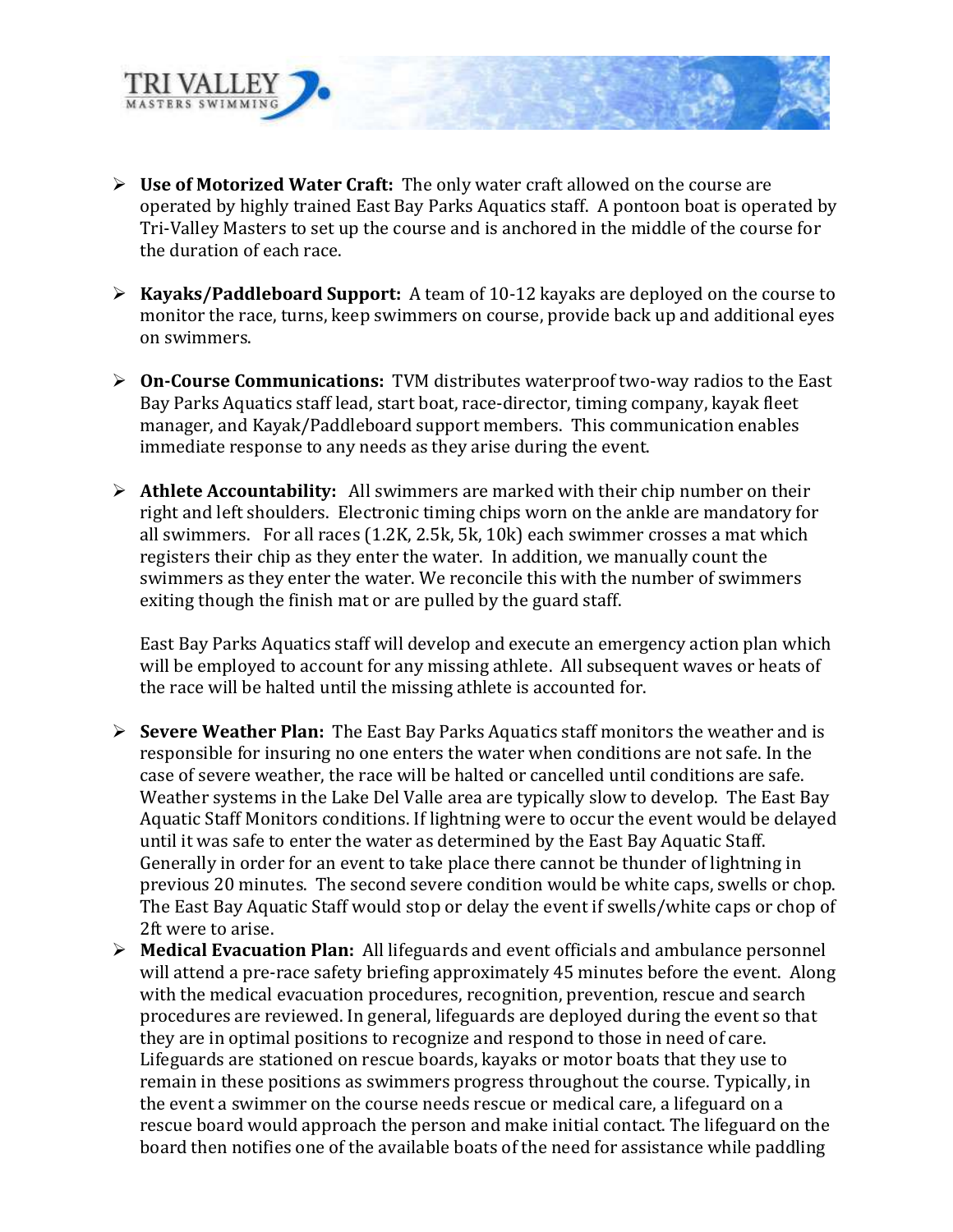

the patient outside of the pack of swimmers. The lifeguard on the board transfers patient care to the lifeguards in the boat. The boat lifeguards continue care and notify the shore liaison of the patient's condition. The shore liaison will act as the incident commander and request additional resources as necessary. This will include the BLS ambulance on site but may also include an ALS ambulance or air ambulance depending on the patient's current or anticipated condition. Uninvolved lifeguards will continue their visual surveillance of the remaining swimmers and the involved lifeguards will be released as soon as possible so that they can continue lifeguarding the event. In the event of any emergency, the shore liaison will act as Incident Commander and follow guidelines of the Incident Command System. Implementing the Incident Command System will help insure effective use of available resources when given changing conditions at the scene.

For further information contact: Nick Schriver - Aquatics Manager East Bay Regional Park District

#### **Other Emergency Assistance Information**

Phone location East Beach Guard Station Phone (510)  $690-6627$ 

Hospital/Emergency Clinic Valley Memorial Hospital Distance 11.2 miles

Hospital Address 1133 East Stanley Blvd, Livermore, CA

Ambulance/rescue service Norcal Ambulance Service Phone (866) 755-3400

 **Water Quality:** Water Quality is managed by the East Bay Water Management Department Details can be found at:

#### **[http://www.ebparks.org/stewardship/water/del\\_valle\\_water\\_quality](http://www.ebparks.org/stewardship/water/del_valle_water_quality)**

Water Quality is checked weekly as noted above and will be checked the day before the event. Water quality will not be checked on race day unless an event such as severe weather gives reason to check the water on race day. If an exceptional event such as heavy rain or flooding affects the water quality, the Referee, the Meet Director, or the Independent Safety Monitor shall have the authority to postpone or cancel the race.

**Safety Director:** Erik Hektner: 415-235-2356 [e.hektner@gmail.com](mailto:e.hektner@gmail.com) **Race Referee:** Millie Nygren – 925-321-6926 [bemari\\_99@yahoo.com](mailto:bemari_99@yahoo.com)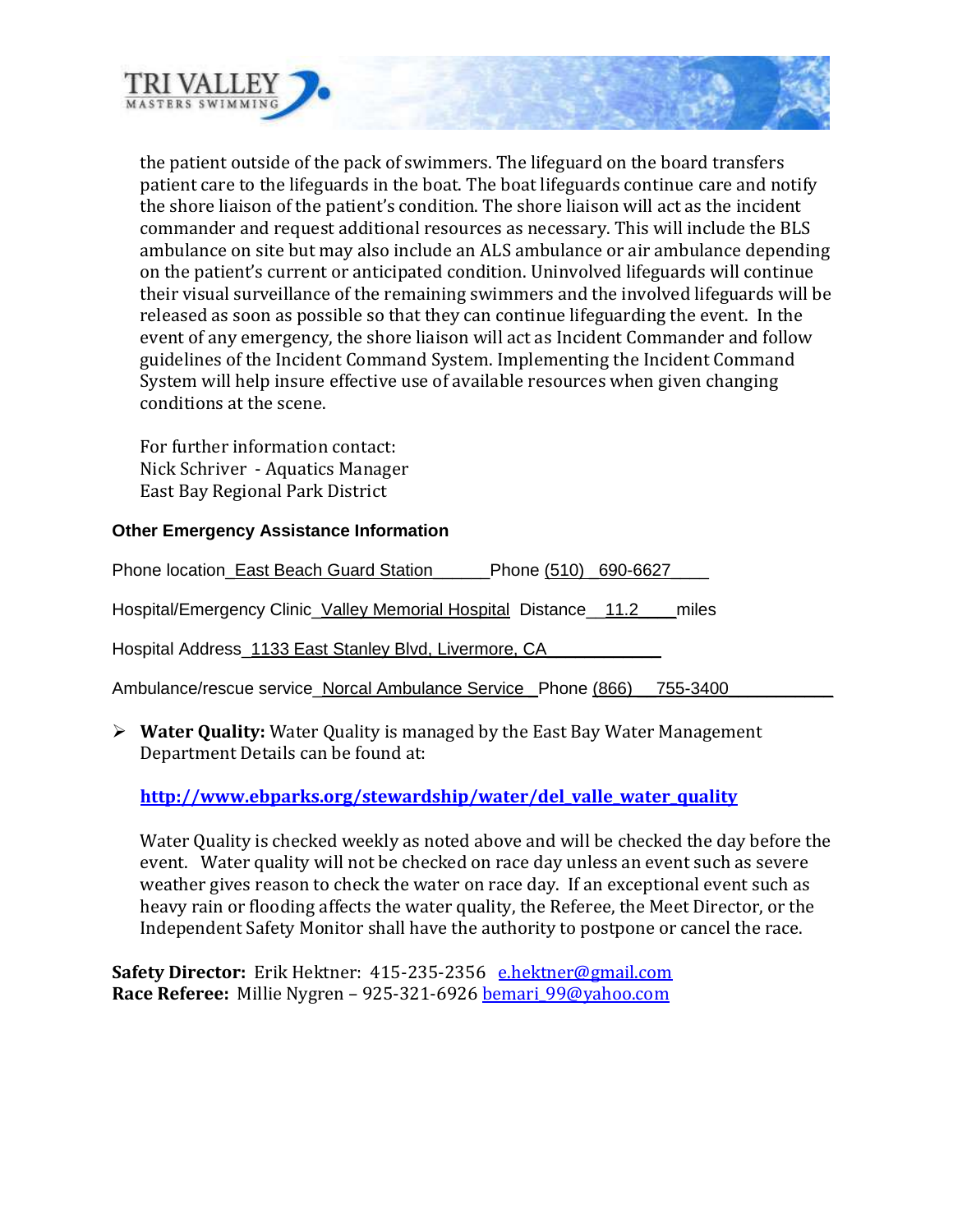

#### **Event Timeline:**

#### *Saturday - 5K/10K*

6:45AM – 7:30AM - Registration check-in

- 7:45AM Pre-Race Instructions
- 8:00AM 10K Wave Start **(Gold Caps)**
- 8:10AM 5K Wave Start **(Silver Caps)**
- 11:30AM Race Cutoff
- 12:00 PM Preliminary Race Results
- 12:00 PM Awards Ceremony

#### *Sunday - 1.2K and 2.5 K*

6:45AM – 8:00AM - Registration for 1.2K Race 6:45AM – 9:15AM - Registration for 2.5km Race 8:15AM – Pre-Race Instructions – 1.2K Race 8:30AM – 1.2K Race Wave 1 USMS Start **(Red Caps)** 8:35AM – 1.2K Race Wave 2 USMS Start **(Yellow Caps)** 8:45AM – 1.2K Race Wave 3 USMS Start **(Blue Caps)** 8:50AM – 1.2K Race Wetsuit Wave Start **(Green Caps)** 8:55AM – 1.2K Race USA Swimming Wave Start **(White Caps)** 9:40AM – 1.2K USMS Race Cutoff 9:45AM – Pre-Race Instructions - 2.5 km Race 10:00AM – 2.5 km Race Wave 1 USMS Start **(Red Caps)** 10:05AM – 2.5 km Race Wave 2 USMS Start **(Yellow Caps)** 10:15AM – 2.5 km Race Wave 3 USMS Start **(Blue Caps)** 10:20AM – 2.5 km Race Wetsuit Wave Start **(Green Caps)** 10:25AM – 2.5 km Race USA Swimming Wave Start **(White Caps)** 11:30AM – 2.5 km USMS Race Cutoff 12:00 Preliminary Race Results 12:30PM Awards Ceremony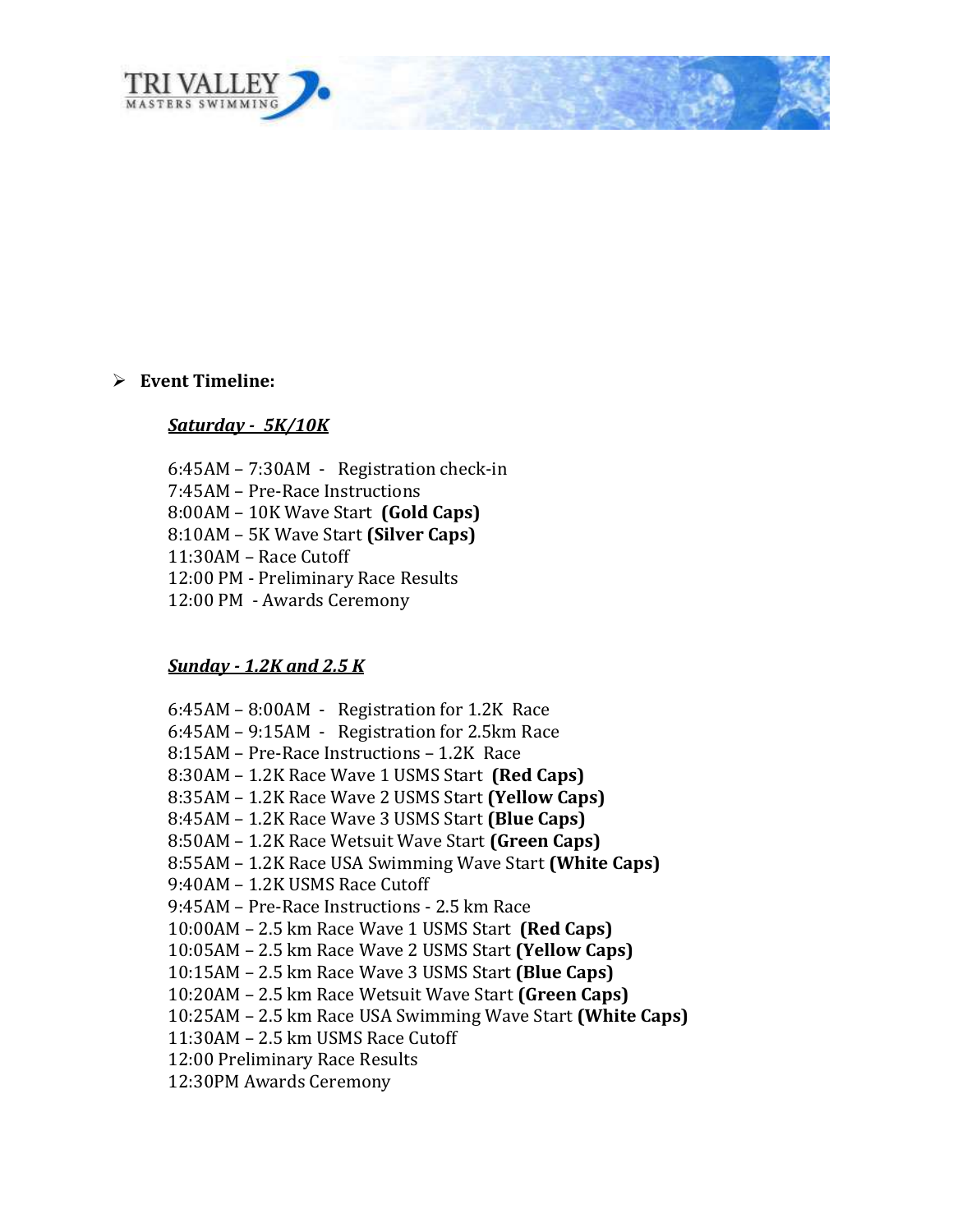

# **COURSE MAPS:**